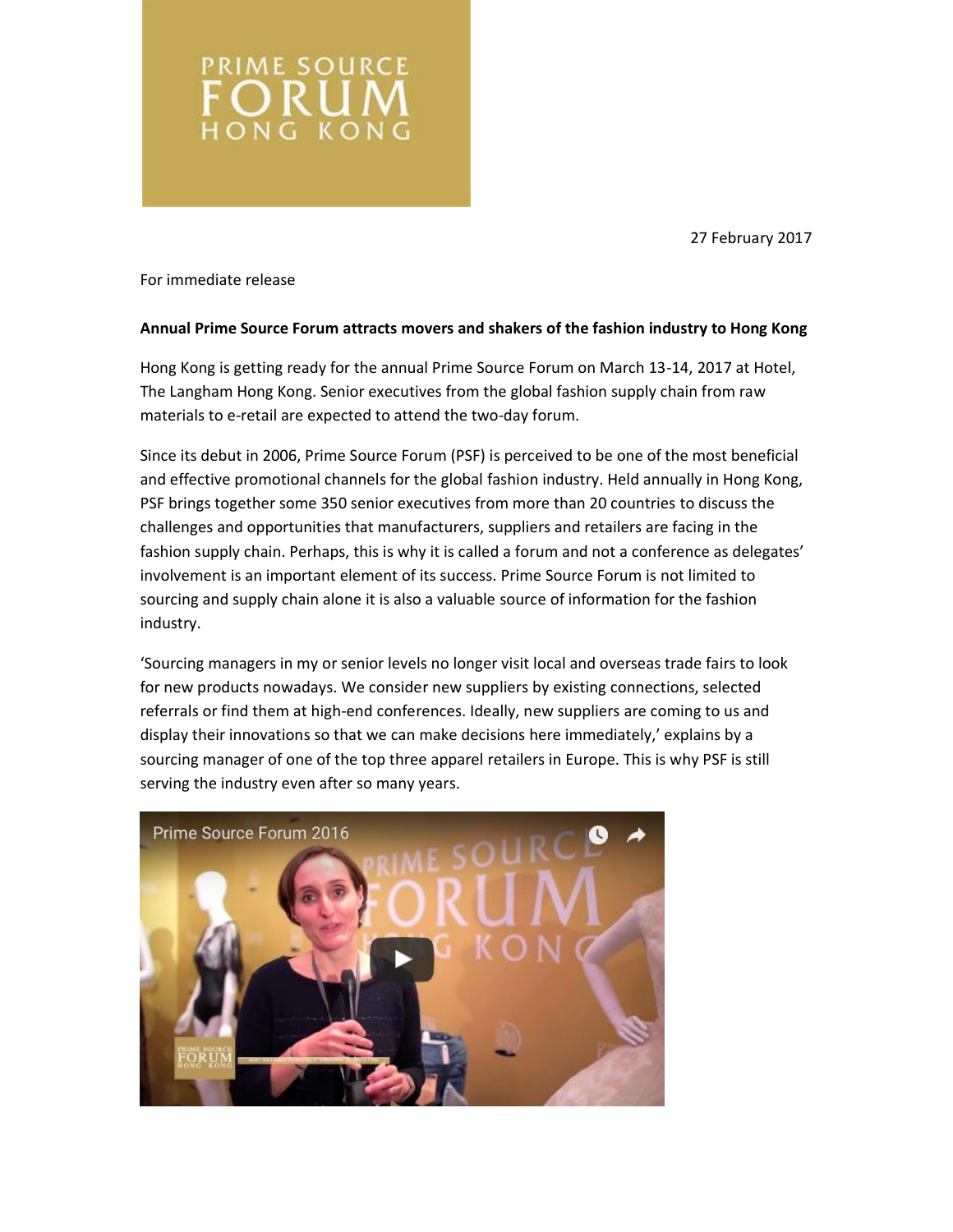

### **Global trade being the Forum's highlight**

Year 2017 is shaping up to be a pivotal year for fashion industry. Topical themes and how the industry should respond to it will be covered. The keynote address on the first day will be given by Colin Browne, President, Global Sourcing, Under Armour.

The first session 'Global trade – what is the regulatory landscape going to look like' will offer suggestions to hedge against the geo-economic uncertainties in the new sourcing landscape and where we are heading with global trade will be discussed in this session. This will be followed by CEO Dialogues on how digitising quality control helped Quiksilver increase supply chain transparency, supplier collaboration and employee engagement, offering the industry best practices. Bart De Meirsman, Managing Director, Quiksilver Asia Sourcing and Stephane Boivin, Co-founder, President & CEO, Pivot88 will be the main speakers. Session 2 will throw light on survival under global political frictions and economic uncertainty – How we can navigate an uncertain future. Debate on 'Sourcing 2020, what does the future fashion sourcing landscape hold?' would help in brainstorming strategies for future. Another CEO Dialogue will be on 'The future consumer; sourcing in future' presented by Anson BAILEY, Principal, Business Development, KPMG.

# **Next production hub and business changes driven by technology covered on the second day**

The second day will start with a keynote address by Dr. Arkebe Oqubay, Minister and Special Advisor to the Prime Minister, the Federal Democratic Republic of Ethiopia. The following session will offer insights on the challenges and opportunities of developing the fashion supply chain in Africa as well as CEO Dialogues on sourcing responsibly in Africa. It will be followed by World Fashion Design Award Ceremony. Apart from this, there will be a session on changes on fashion supply chain management in prevalence of e-tailing. The Forum will be concluded with the panel discussions on 'Business advancement – key to survive in the disruptive era,' and engaging CEO Dialogues on 'SAC's vision 2020 on transparency' by Jason Kibbey, CEO, Sustainable Apparel Coalition.

# **Industry leaders shaping the fashion industry with wisdoms and insights**

PSF offers ample opportunity for delegates to network with their peers, mingle with expert panelists and exchange ideas with their peers and competitors alike on issues of mutual interest. The participants are distinguished industry leaders moving and shaking the global fashion industry.